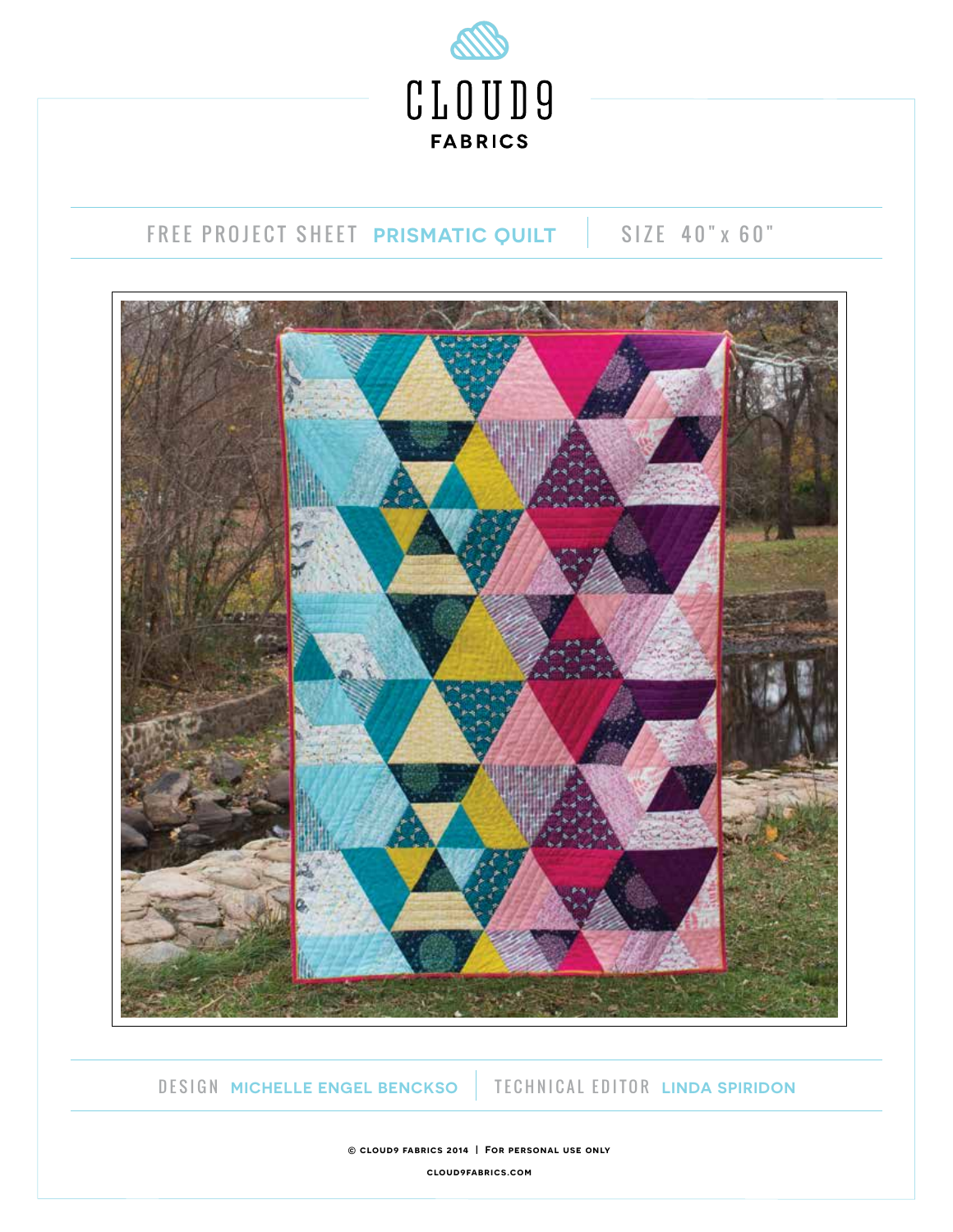## MATERIALS

## **PRISMATIC QUILT** FEATURING **BIOLOGY** BY **SARAH WATSON**  AND **CIRRUS SOLIDS** BY **CLOUD9 FABRICS**

*Note: This quilt is made using the 60 degree Triangle-Ruler for 3" - 9"*

*½ yard Cirrus Solids:* Petal

*1/3 yard each Cirrus Solids:* Sky, Iris, Fuchsia, Turquoise, Sprout

*1/3 yard each Biology:* Fauna, Pressed Leaves, Floral Burst [Navy & Purple], Plumes [Turquoise & Lavender], Flora [Navy & Purple], Gossamer [Turquoise & Lavender], Structure [Turquoise, Lavender & Citron

*3 7/8 yards* for Backing ½ *yard* Cirrus Solids Fuchsia for Binding

## CUTTING DIRECTIONS

*Cutting dimensions include ¼" seam allowances.*

*Cutting Triangles:*

Align bottom of 60 degree triangle-ruler to bottom straight edge of fabric. When cutting two or more triangles, flip ruler upside down and butt against cutting line. *[fig 1] Note: 5" x the remaining WOF will be used to make pieced 9" triangles.* 

#### *9" - 60 degree triangles:*

*•* 3- *from Cirrus Solids:* Petal

*•* 2- *from each:* Gossamer [Turquoise], Flora [Purple & Navy], Structure [Citron], Plumes [Lavender & Turquoise], Fauna and Pressed Leaves

- *•* 2- *from each Cirrus Solids:* Sky, Iris & Fuchsia
- *•* 1- *from each:* Floral Burst [Navy], Sprout and Gossamer [Lavender]

*5" - 60 degree triangles:* Note: *Align the 5" line of ruler to straight edge of fabric [fig 1]*

*•* 1- *from each:* Plumes [Turquoise], Structure [Turquoise], Sprout, Fuchsia, and Gossamer [Lavender]

*5" - Base of the triangle:* Note: *Align the 4" line of ruler to straight edge of fabric [fig 1]*

- *•* 1- *from each:* Floral Burst [Navy], and Cirrus Solids Sky and Petal
- 2- 5" x WOF strips *from each:* 
	- *•* Structure [Turquoise & Lavender], Floral Burst [Purple], Cirrus Solids Petal & Turquoise
- 1- 5" x WOF strips *from:* 
	- *•* All remaining fabrics

## ASSEMBLY DIRECTIONS

#### **BLOCK ASSEMBLY: TWO-FABRIC TRIANGLES**

1. Sew 5" strips in the following pairs listed below **1-12**. *[fig 2]* After strips are sewn, cut 9" - 60 degree triangles as stated for each strip set. Every other triangle set will be reversed. *When reversing triangle cutting direction, align 4½" mark on seam line. [fig 3]*

- **1:** Sky & Gossamer [Turquoise]: Cut 3 triangles starting with Sky at top of triangle *[fig 3]*
- **2:** Structure [Turquoise] & Fauna: Cut 3 triangles starting with Structure at top *[fig 3]*
- **3:** Plumes [Turquoise] & Turquoise: Cut 3 triangles starting with Plumes at top *[fig 3]*
- **4:** Turquoise & Sprout: Cut 4 triangles
- **5:** Structure [Turquoise] & Flora [Navy]: Cut 4 triangles
- **6:** Floral Burst [Navy] & Structure [Citron]: Cut 4 triangles
- **7:** Flora [Purple] & Fuchsia: Cut 3 triangles starting with Flora at top of triangle *[fig 3]*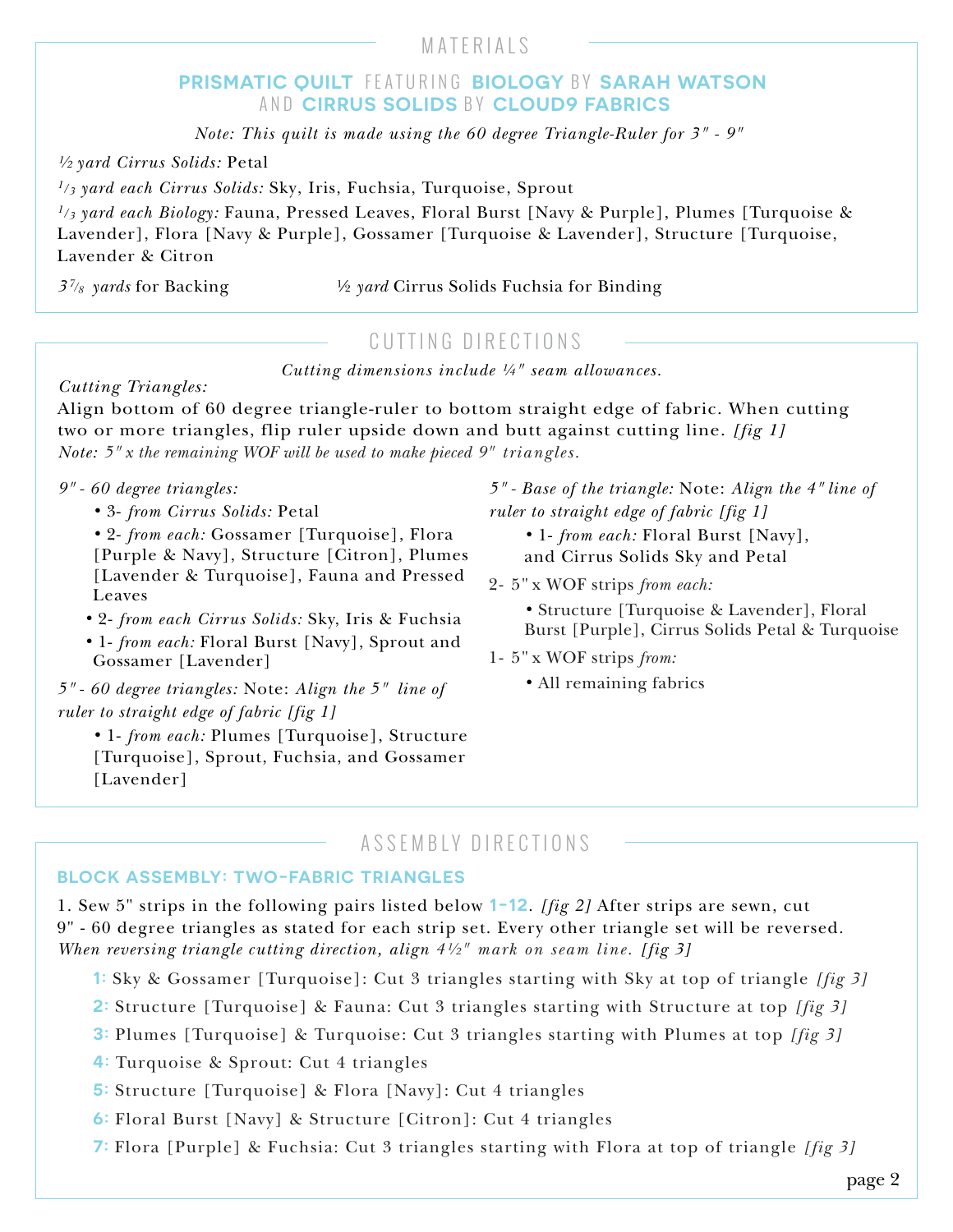- **8:** Petal & Structure [Lavender]: Cut 4 triangles
- **9:** Petal & Floral Burst [Purple]: Cut 4 triangles
- **10:** Floral Burst [Purple] & Plumes [Lavender]: Cut 4 triangles
- **11:** Pressed Leaves & Structure [Lavender]: Cut 4 triangles
- **12:** Iris & Gossamer {Lavender]: Cut 4 triangles

## **ASSEMBLING THE QUILT**

2. Following the **QUILT DIAGRAM**, sew triangles in horizontal rows. Note the bottom row will be sewn with mixed 5" triangles, pieced triangles, and bottom half triangles.

- 3. Sew horizontal rows together to complete quilt.
- 4. Square up sides and bottom of quilt.
- 5. Layer the backing, batting and quilt top. Baste, quilt and bind.